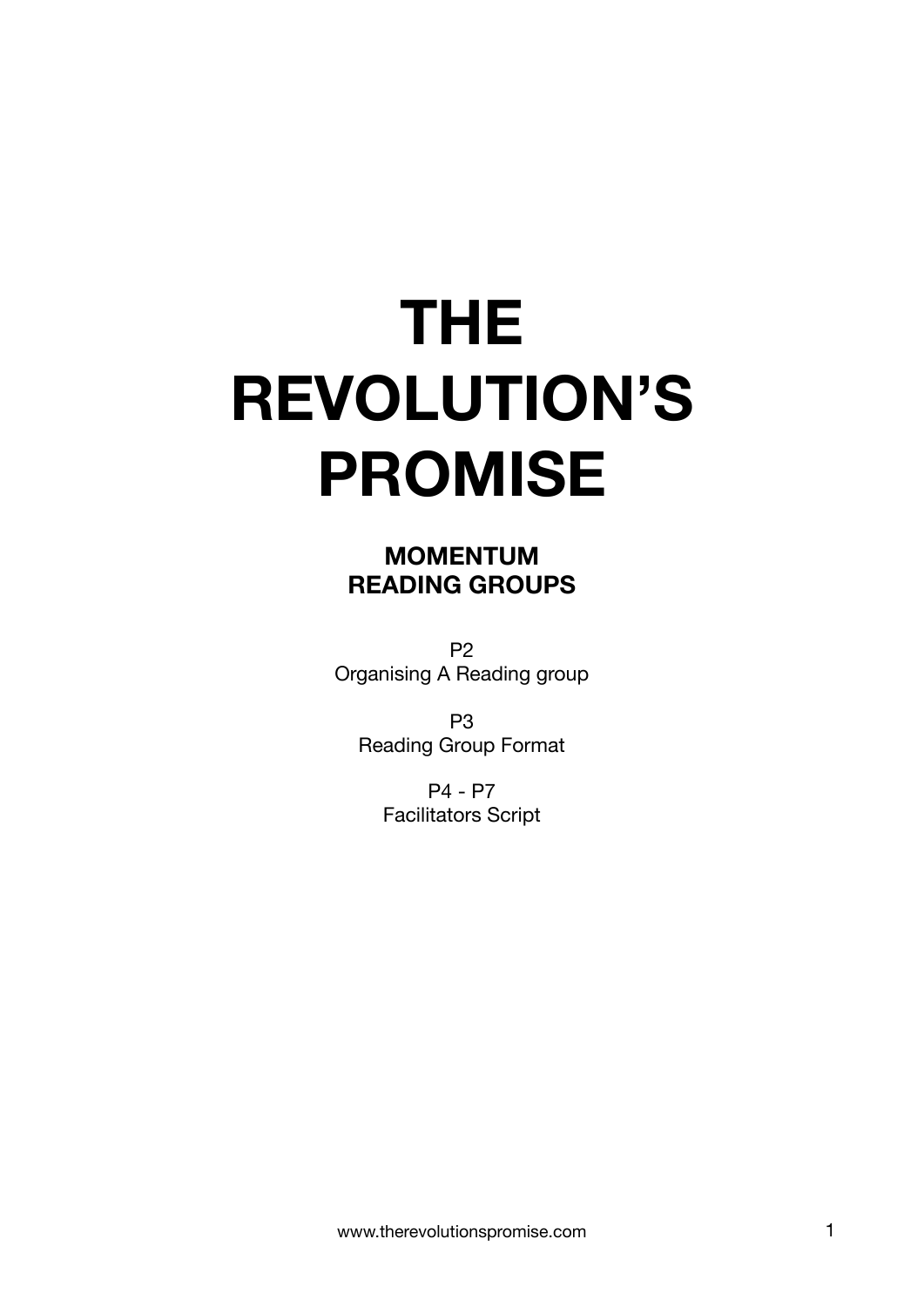# **ORGANISING A READING GROUP**

#### **WHAT YOU WILL NEED:**

- A meeting space or online account (eg zoom)
- At least one person to lead the event (from now on we will call them the FACILITATOR)
- Someone to take notes
- Between 6 to 30 participants
- Identify a few confident public readers before the event and send them the Script Extracts Please note this is not essential.
- The Script Extracts are available at **www.therevolutionspromise.com/momentum**
- A few large pieces of paper and a pen
- Have a system to follow up and connect participants after the event.

If you are meeting online:

- Be able to make breakout groups
- Have the questions ready to post to the chat as you go along
- Have the document of the Script Extracts **[www.therevolutionspromise.com/](http://www.therevolutionspromise.com/momentum) [momentum](http://www.therevolutionspromise.com/momentum)** ready to share at the beginning of the event in the chat, so people can read them out loud

If you are meeting in person:

- A chair for everyone set out in a circle
- Printouts of the Script Extracts available at www.therevolutionspromise.com/ momentum
- Questions written down on large paper

#### **ROLE OF FACILITATOR:**

- Run the event
- Set out chairs
- Time keep

#### **FURTHER NOTES:**

- NEED HELP: Please contact **london@peoplesmomentum.com** with the heading READING GROUP TRP
- For Reading Groups we have taken Script Extracts of the full script and edited them in the form of monologues. These should be easy to read and no prior rehearsal is needed.
- LEARNING AND RESOURCE MATERIALS: For information on each artist featured, maps, historical timelines, information on BDS, and further reading and film lists go here **www.therevolutionspromise.com/resources**
- INVITING PEOPLE If you want to create a flyer or social media post to encourage your members to come please go here [www.therevolutionspromise.com/marketing](http://www.therevolutionspromise.com/marketing)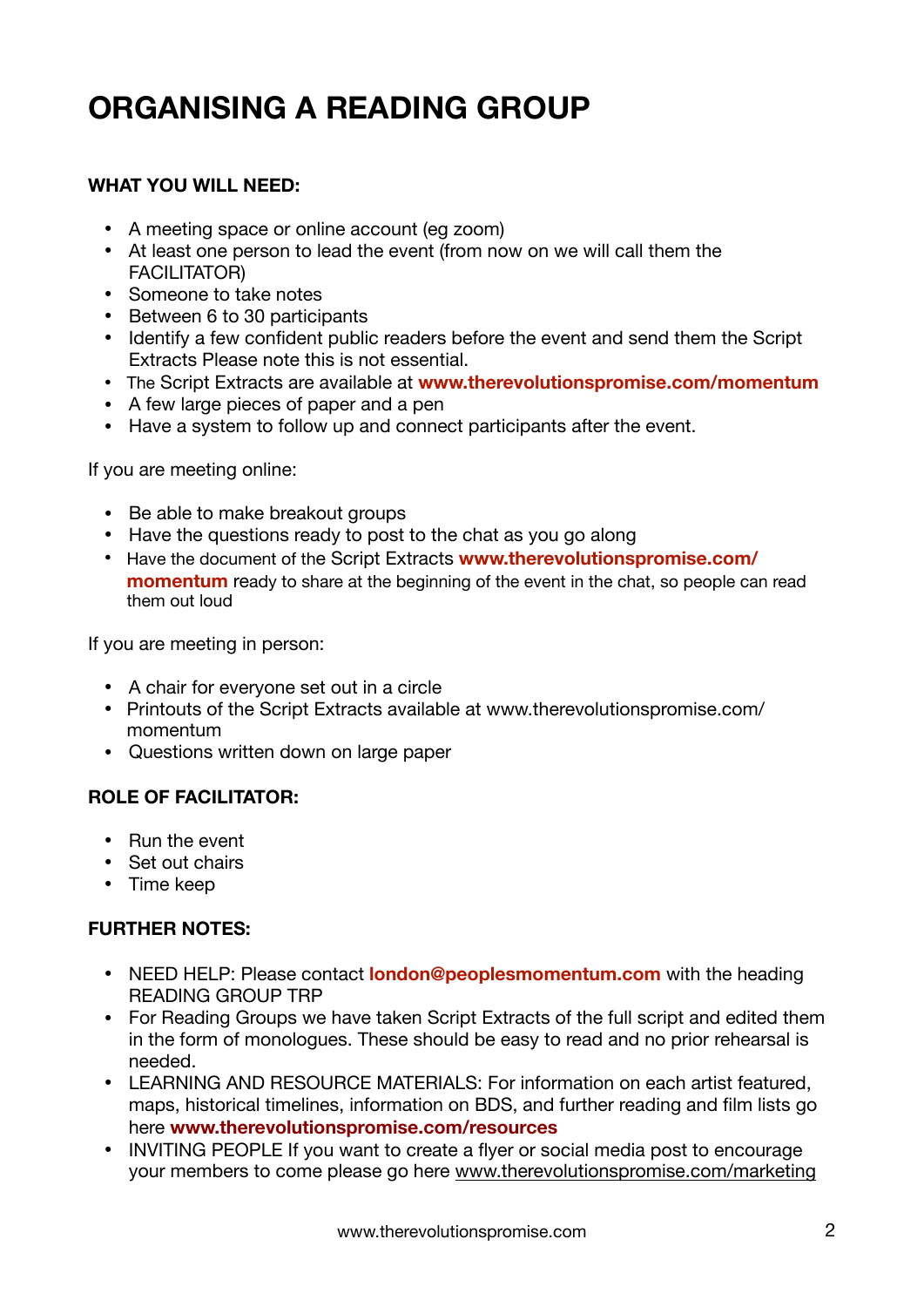# **READING GROUP FORMAT**

Please note this is a suggested format and you are welcome to edit and adapt as you see fit. We do ask that the INTRODUCTION is read out as this contains essential information about the project and artists.

#### **TOTAL TIME:** 1hr 30mins

| <b>WHAT</b>                                    | <b>LEAD BY</b>     | <b>TIME</b> |
|------------------------------------------------|--------------------|-------------|
| <b>INTRODUCTION</b>                            |                    |             |
| Welcome and read the Introduction              | Facilitator        | 5 mins      |
| <b>PART ONE</b>                                |                    |             |
| Read Mohammed Bakri's testimony                | 1 Participant      | 3 mins      |
| Read Dareen Tatour's testimony                 | 1 Participant      | 3 mins      |
| Read Ali Abu Yassen's testimony                | 1 Participant      | 3 mins      |
| <b>Breakout Group</b>                          | Groups of around 5 | 10 mins     |
| <b>Sharing of Reflections</b>                  | Together           | 5 mins      |
| <b>PART TWO</b>                                |                    |             |
| Read Ahmed Tobasi's testimony                  | 1 Participant      | 5 mins      |
| <b>Breakout Group</b>                          | Groups of around 5 | 5 mins      |
| <b>Sharing of Reflections</b>                  | Together           | 5 mins      |
| <b>PART THREE</b>                              |                    |             |
| Read Omar Barghouti's testimony                | 1 Participant      | 5 mins      |
| <b>Breakout Group</b>                          | Groups of around 5 | 10 mins     |
| <b>Sharing of Reflections</b>                  | Together           | 5 mins      |
| <b>MOVING INTO ACTION</b>                      |                    |             |
| <b>Read Statement On The Current Situation</b> | Facilitator        | 5 mins      |
| <b>Breakout Group</b>                          | Groups of around 5 | 10 mins     |
| <b>Sharing of Reflections</b>                  | Together           | 10 mins     |
| Close event                                    | Facilitator        | 2 mins      |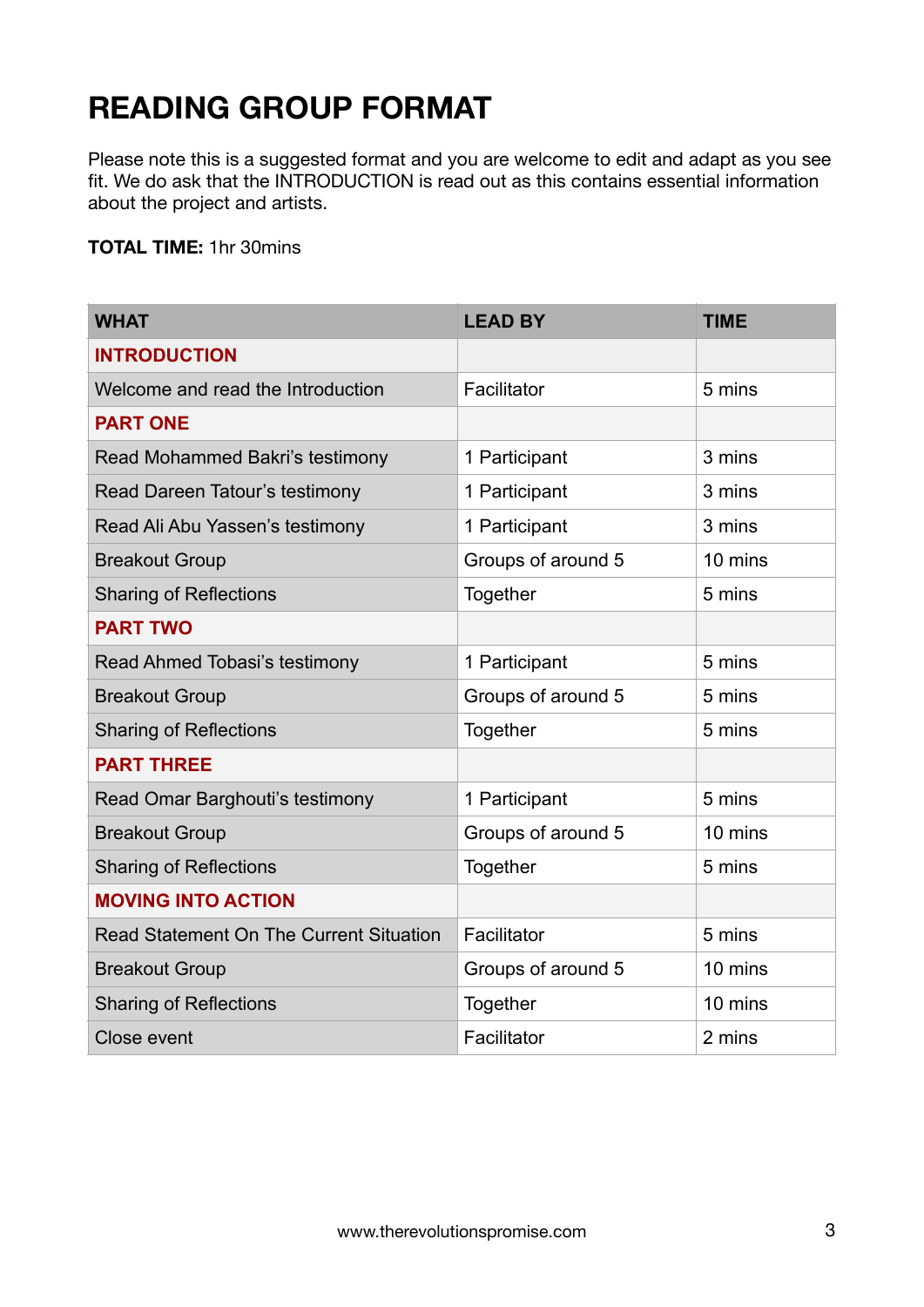# **FACILITATORS SCRIPT**

## **INTRODUCTION** (5 mins)

#### *The FACILITATOR welcomes the group and reads out the INTRODUCTION below:*

**FACILITATOR:** The Revolution's Promise is a verbatim, testimonial script, created from interviews with artists across Palestine as well as material available online.

People were interviewed separately, without knowing who else was being interviewed. Each interviewee's perspective, thoughts and ideas are solely their own.

For Momentum Reading Groups we have taken extracts of the full script and edited them into monologues.

Today's format will include reading these monologues/testimonies and having structured discussions.

The entire script is available to read and perform, alongside learning and resource materials, at: www.therevolutionspromise.com

We will start by reading three testimonies.

### **PART ONE**

#### **READ/LISTEN TO THREE TESTIMONIES** (each one 3 mins)

*The FACILITATOR invites a PARTICIPANT to read aloud MOHAMMED BAKRI'S testimony*

*The FACILITATOR invites a PARTICIPANT to read aloud DAREEN TATOUR'S testimony*

*The FACILITATOR invites a PARTICIPANT to read aloud ALI ABU YASSEN'S testimony* 

#### **BREAKOUT GROUPS** (10 mins)

*The FACILITATOR asks people to; break into groups of roughly 5, go around and introduce themselves, for the next ten minutes discuss these two questions:*

- 'Why is art and culture such a powerful tool in standing up to oppression?'
- 'Why do you feel the work of artists is being censored?'

#### **SHARING OF REFLECTIONS** (5 mins)

*The FACILITATOR invites people back into a circle and asks each group to share one thought on each question. The notetaker writes these down.*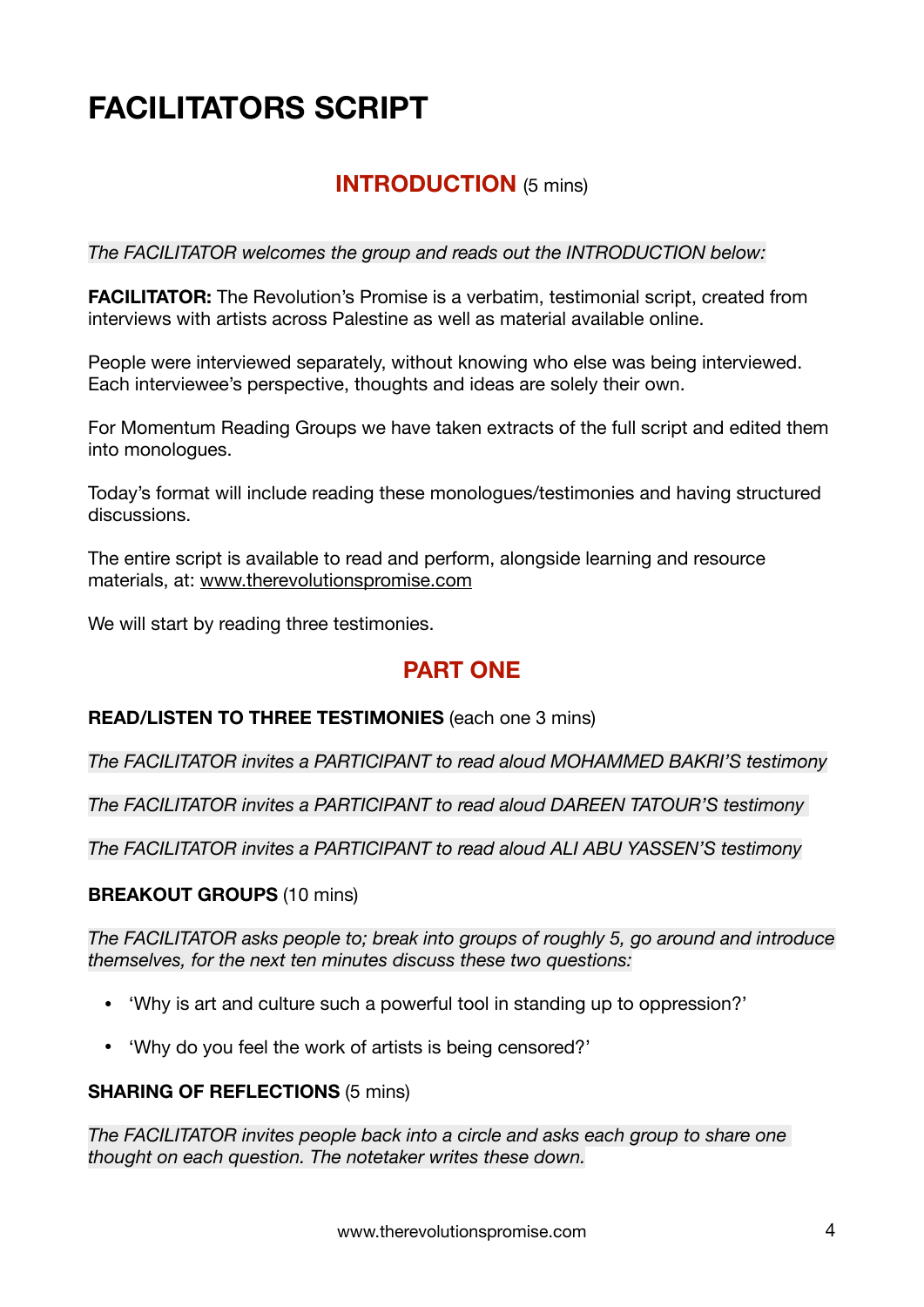## **PART TWO**

#### **READ/LISTEN TO AHMED TOBASI'S TESTIMONY** (5 mins)

*The FACILITATOR invites a PARTICIPANT to read aloud AHMED TOBASI'S testimony*

#### **BREAKOUT GROUPS** (5 mins)

*The FACILITATOR asks people to; break into groups of roughly 5, go around and introduce themselves, for the five minutes discuss this question:*

• 'How does this personal account differ from what we hear about Palestine, Palestinians and the occupation in the Western media?'

#### **SHARING OF REFLECTIONS** (5 mins)

*The FACILITATOR invites people back into a circle and asks each group to share one thought on the question. The notetaker writes these down.*

# **PART THREE**

#### **READ/LISTEN TO OMAR BARGHOUTI'S READ TESTIMONY** (5 mins)

*The FACILITATOR invites a PARTICIPANT to read aloud OMAR BARGHOUTI'S testimony*

#### **BREAKOUT GROUPS** (10 mins)

*The FACILITATOR asks people to; break into groups of roughly 5, go around and introduce themselves, for the next ten minutes discuss these two questions:*

- 'Have you heard about boycott strategies being used against states other than Israel, and/or at different points in history?'
- 'Why do you think Boycott, Divestment & Sanctions movement might be an effective tactic?'

#### **SHARING OF REFLECTIONS** (5 mins)

*The FACILITATOR invites people back into a circle and asks each group to share one thought on each question. The notetaker writes these down.*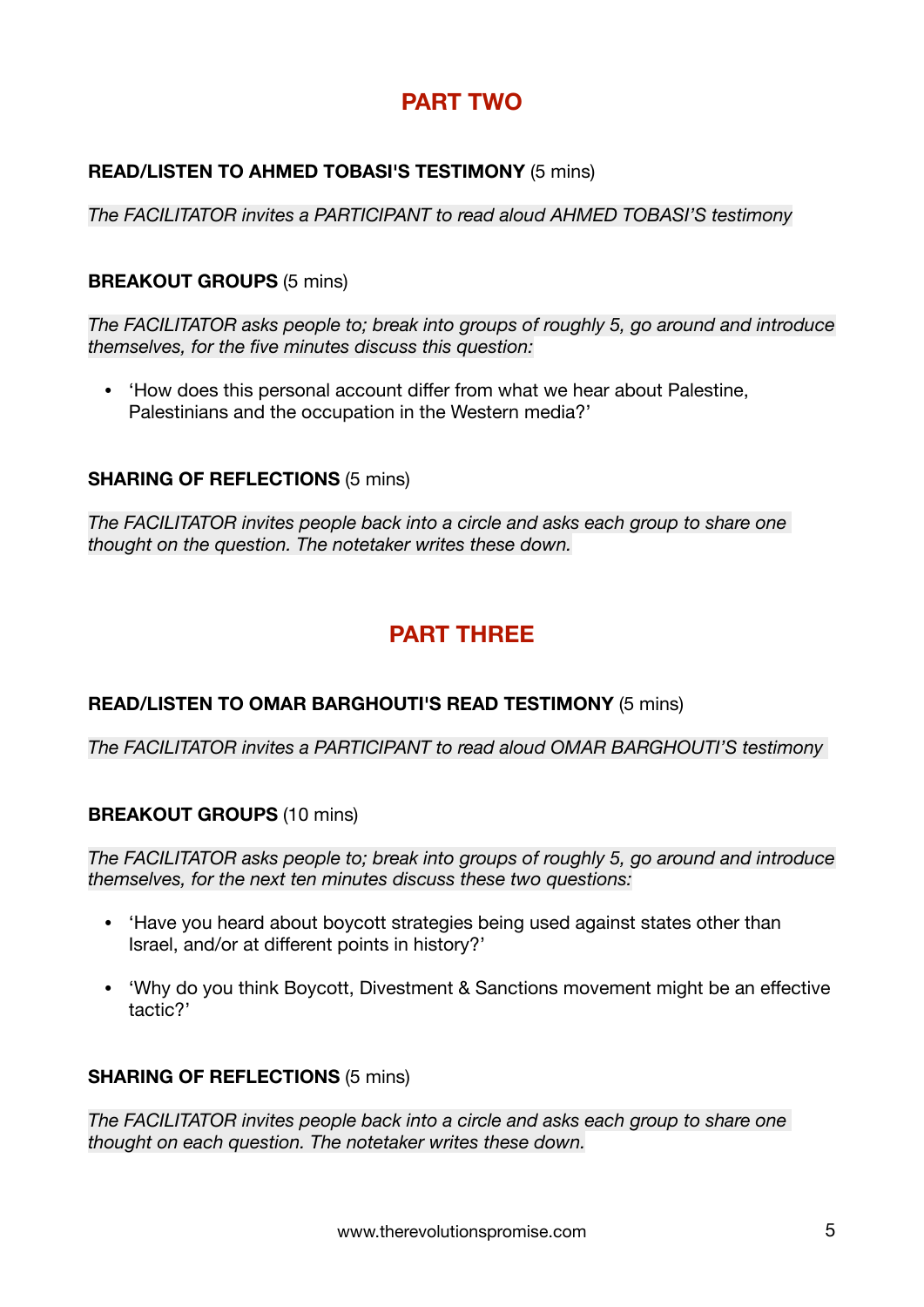# **MOVING INTO ACTION**

#### **READ/LISTEN TO THE STATEMENT ON CURRENT SITUATION** (5 mins)

*The FACILITATOR reads the conclusion/current situation:*

**FACILITATOR:** The testimonies read today are only a few of many...

Artists continue to be targeted, facing arrest, imprisonment, torture and threats on their lives.

On the 4th of April, 2011, Juliano Mer Khamis, the co-founder and artistic director of The Freedom Theatre, was murdered. Shot five times by an unknown masked man just steps away from the theatre.

The Freedom Theatre and cultural organisations across Palestine continue to be raided and attacked by the Israeli army. Internationally, work is targeted by Israeli lobby groups and its embassies' who often succeed in getting it cancelled.

Palestinian artists are often restricted or banned from travelling out of the West Bank and have difficulty obtaining visas from other countries. International artists wanting to collaborate in Palestine are repeatedly refused entrance by Isreal.

The borders of Gaza have remained closed since 2007, with a complete restriction on entering or exiting.

In 2021, Palestinian cultural organisations lost the majority of their core funding after refusing the demands of international donors to depoliticise their work.

Ahmed Tobasi, the current Artistic Director of The Freedom Theatre, said on launching The Revolution's Promise:

'As our borders become harder to cross, our funding removed, and censorship of our voices continues, it is crucial that we find new ways to mobilise as Palestinian artists. The Revolution's Promise makes sure our voice is still heard internationally, whilst putting pressure on Israel to stop the attacks on artists.'

The entire script is available to read and perform, alongside learning & resource materials and more information on joining the Boycott, Divestment & Sanctions movement: www.therevolutionspromise.com

#### **BREAKOUT GROUPS** (10 mins)

*The FACILITATOR asks people to; break into groups of roughly 5, go around and introduce themselves, for the next ten minutes discuss these four questions:*

• 'Where might you be able to read out a testimony? For example your student union, workplace, acting group?'